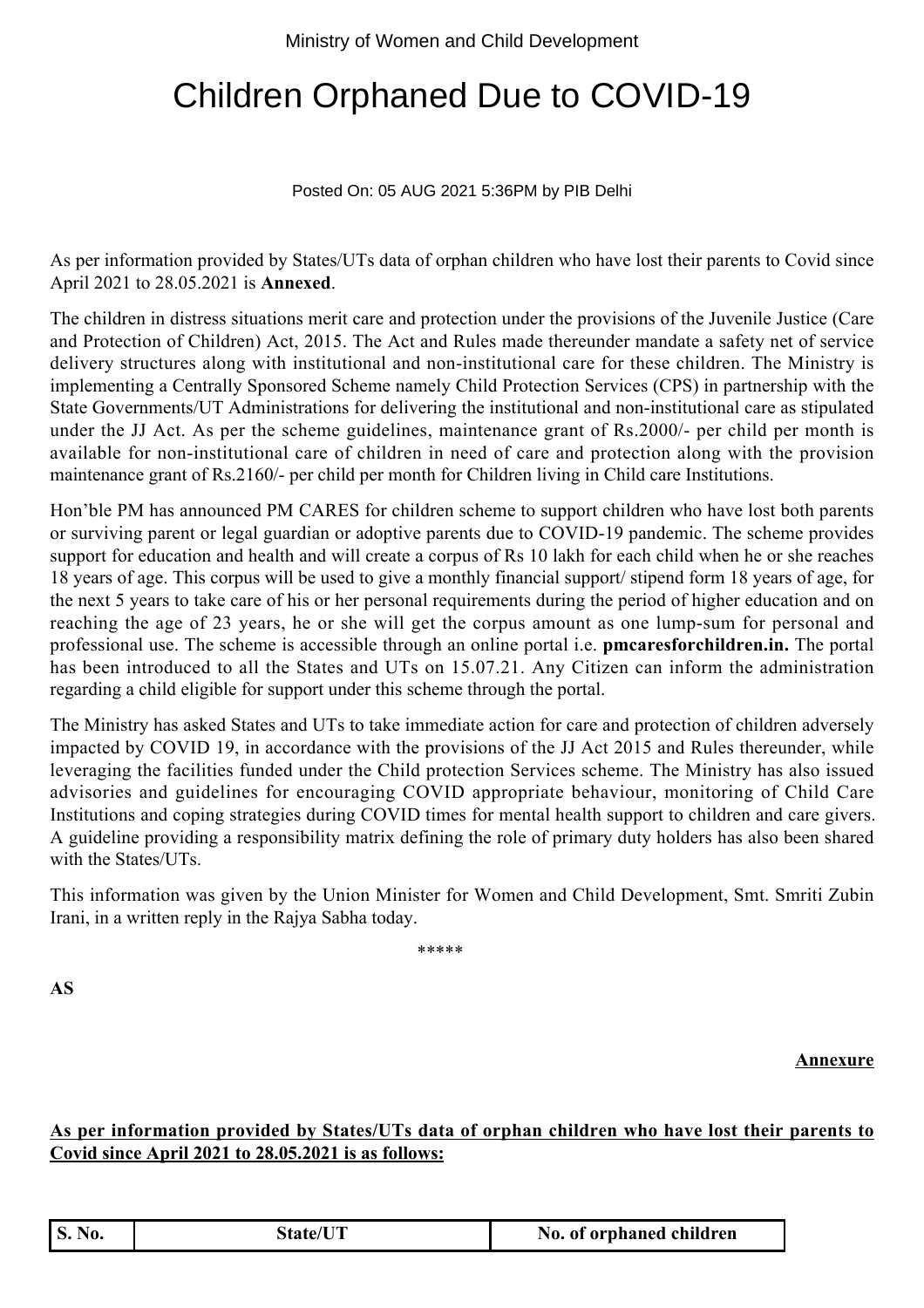| $\mathbf{1}$   | A&N Island                     | $\boldsymbol{0}$ |
|----------------|--------------------------------|------------------|
| $\overline{2}$ | Andhra Pradesh                 | 119              |
| $\overline{3}$ | Arunachal Pradesh              | $\boldsymbol{0}$ |
| $\overline{4}$ | Assam                          | $\overline{3}$   |
| 5              | <b>Bihar</b>                   | $\boldsymbol{0}$ |
| 6              | Chandigarh                     | $\boldsymbol{0}$ |
| $\tau$         | Chhattisgarh                   | 16               |
| 8              | Dadra Nagar Haveli & Daman Diu | $\overline{2}$   |
| 9              | Delhi                          | $\mathbf{1}$     |
| 10             | Goa                            | $\boldsymbol{0}$ |
| 11             | Gujarat                        | 45               |
| 12             | Haryana                        | $\boldsymbol{0}$ |
| 13             | Himachal Pradesh               | 13               |
| 14             | <b>J&amp;K</b>                 | 8                |
| 15             | Jharkhand                      | 11               |
| 16             | Karnataka                      | 09               |
| 17             | Kerala                         | 09               |
| 18             | Ladakh                         | $\boldsymbol{0}$ |
| 19             | Lakshadweep                    | $\boldsymbol{0}$ |
| 20             | Madhya Pradesh                 | 73               |
| 21             | Maharashtra                    | 83               |
| 22             | Manipur                        | $\mathbf{1}$     |
| 23             | Meghalaya                      | $\mathbf{1}$     |
| 24             | Mizoram                        | $\boldsymbol{0}$ |
| 25             | Nagaland                       | $\boldsymbol{0}$ |
| 26             | Odisha                         | 10               |
| 27             | Puducherry                     | $\overline{2}$   |
| $28\,$         | Punjab                         | 20               |
| 29             | Rajasthan                      | 19               |
| 30             | Sikkim                         | $\boldsymbol{0}$ |
| 31             | Tamil Nadu                     | 8                |
| 32             | Telangana                      | 23               |
| 33             | Tripura                        | $\boldsymbol{0}$ |
| 34             | <b>Uttar Pradesh</b>           | 158              |
| 35             | Uttarakhand                    | 8                |
| 36             | West Bengal                    | $\overline{3}$   |
|                | <b>Total</b>                   | 645              |